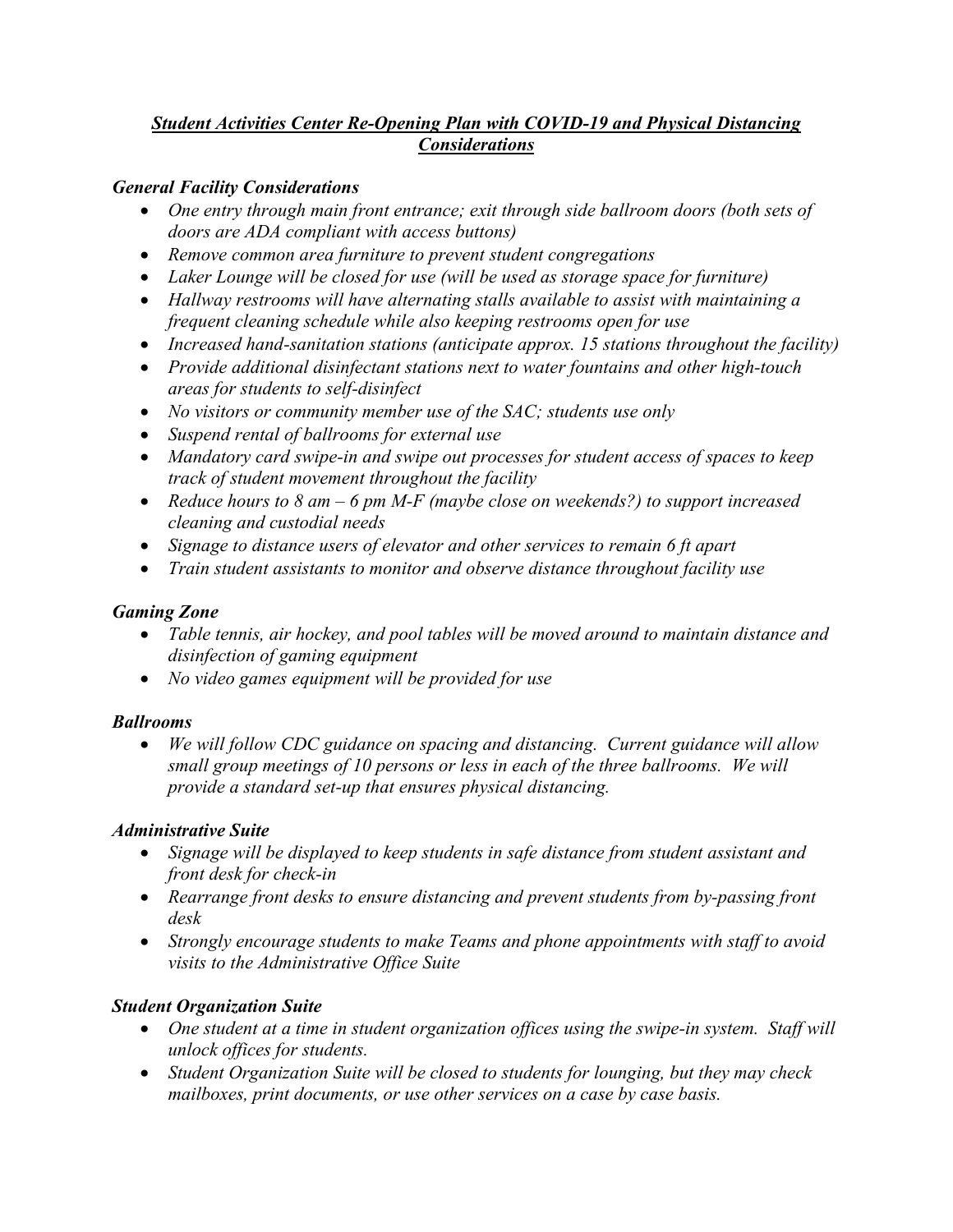### *Fitness Center*

- *Separate entrance and exit doors- leave doors open to avoid touching door handles*
- *Entry and exit will require Laker IDs for mandatory card swipe access*
- *Limit cardio deck and weight floor to 10 students/time*
- *Free weights will not be available for use*
- *Intramural courts will be offline for free-play basketball and will instead be used for group exercise classes with physical distancing and continued disinfecting of equipment (yoga mats, exercise balls, etc…)*
- *Group exercise rooms will be offline for use*
- *Additional hand sanitation stations will be available (at least 3/floor)*
- *Locker rooms: Lockers and showers will be closed for use; only bathroom stalls will be available. Every other urinal and bathroom stall will be closed.*

#### *Student Events and Activities*

- *Large-scale events will be prohibited in physical spaces; we will encourage large meetings, trainings, and events to be virtually held using social media platforms (Teams, YouTube Live, etc…)*
- *We will not encourage or recommend usage of parking lots and outdoor spaces for largescale student events*
- *Tennis Courts will remain available for free-play. Signage will be posted to remind players of social distancing practices*
- *Welcome Week and Greek Recruitment will be done using virtual platforms and small group meetings/events as events permit and are feasible*

## *Intramural Sports*

- *We will offer non-contact, non-area sports such as tennis, corn hole, and disc golf as example intramural offerings with modified rules*
- *We will not offer contact sports such as basketball, flag football, soccer and kickball as examples*
- *We will promote E-sports and other online gaming opportunities*

## *Outdoor Spaces*

 *We will encourage a max of 10 students in any given outdoor space and work with the university to post signage—using similar practices and guidance as provided at public parks*

#### *Additional Supply Needs- To successfully implement this plan, the following supply needs have been identified:*

- *Additional hand sanitizing stations/dispensers (6-8)*
- *Stanchions (5-8)*
- *Pump Sprayers (6-8)*
- *Plexiglass for front desk and reception desk (can do without, but would be great as an additional precaution)*
- *Non-water based disinfectant solutions for cleaning workout equipment*